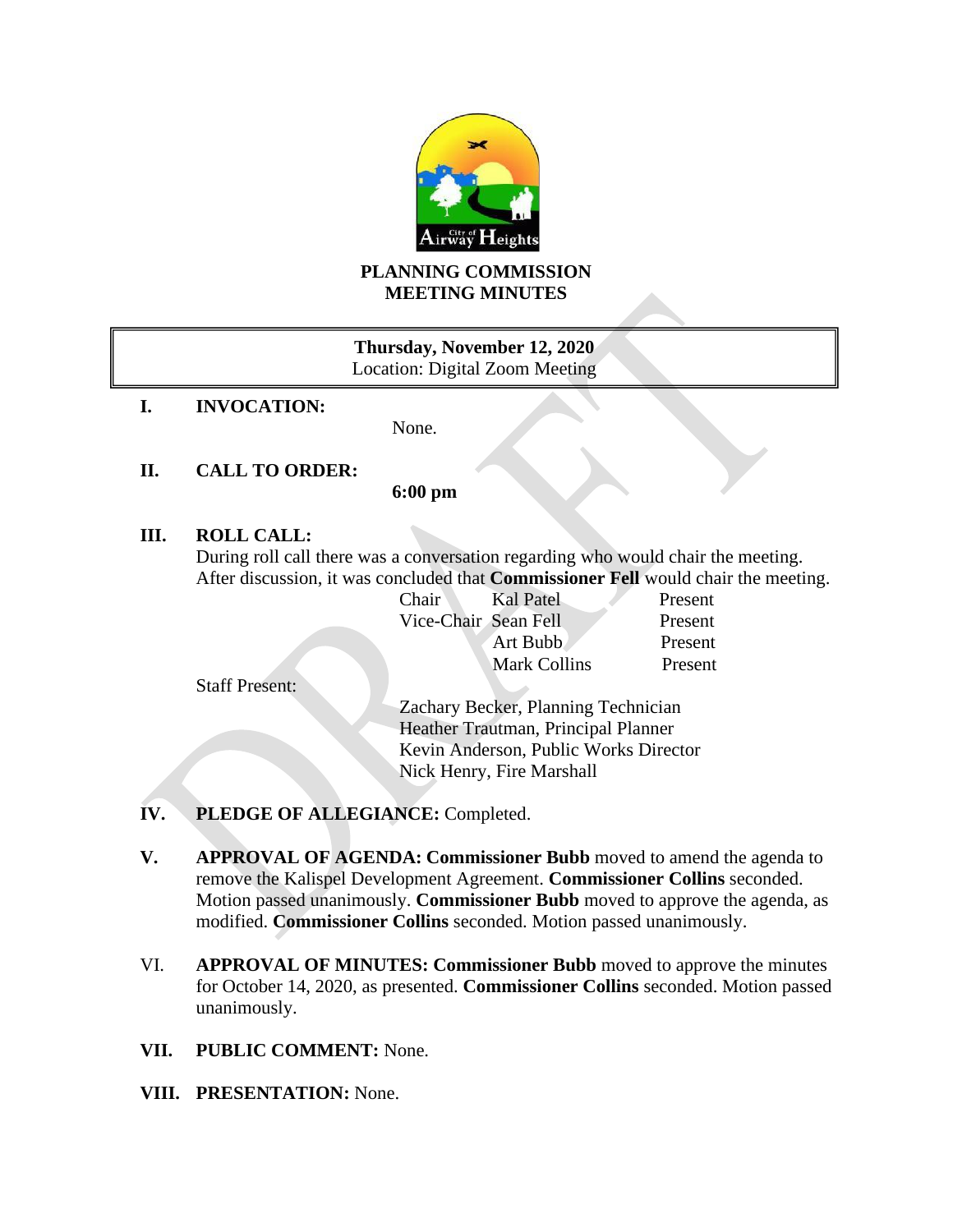### **IX. PUBLIC HEARINGS:**

- **A. Hunter's Crossing Preliminary Plat** Planning Technician Zachary Becker presented the staff report and additional exhibits for Hunter's Crossing North 1st Addition. **Commissioner Bubb** requested additional information on the Fire Department's letter regarding sprinklers throughout the development. Fire Marshal Nick Henry provided additional detail on the request. Rick Richards presented for the applicant with additional information provide by Liam Taylor, Storhaug Engineering. The Commissioners discussed the sprinkler system request and asked additional questions of the staff and applicant. Under public testimony, Jamie Kowalski from FAFB asked if the development would include sound attenuation measures. The public comment period was closed at 7:51pm. **Commissioner Collins** made a motion to approve the Hunter's Crossing North 1st Addition preliminary plat with the conditions presented in the staff report, the motion was seconded by **Commissioner Bubb**. After discussion, the Planning Commission voted unanimously to recommend approval of the preliminary plat to the City Council. The public hearing ended at 8:15 pm.
- **B. Marijuana Production and Processing in the C2** Planning Commission members Kal Patel and Mark Collins declared for the record that they did not have a conflict of interest in this matter**.** Principal Planner Heather Trautman presented on the proposed text amendment. There were no public comments on the proposal. The public comment period was closed at 8:29 pm. **Commissioner Collins** made a motion to approve, seconded by **Commissioner Bubb**. The Planning Commission asked that the correct scientific name of "Cannabis" rather than "Marijuana" be used in the resolution. The Planning Commission voted unanimously to recommend approval of the proposed text amendment to the City Council. The public hearing ended at 8:31 pm.
- **C. Transportation Concurrency Ordinance** Public Works Director Kevin Anderson presented on the proposed Transportation Concurrency Ordnance. Jamie Kowalski testified for FAFB requesting information on the fees for concurrency. Staff provided information on the Traffic Impact Fee ordinance. The public comment period was closed at 8:39 pm. **Commissioner Collins** made a motion to approve, seconded by **Commissioner Bubb**. The Planning Commission voted unanimously to recommend approval of the Transportation Concurrency Ordinance to the City Council. The public hearing ended at 8:41 pm.
- **X. ACTION ITEMS:** The Planning Commission had a discussion on providing a recommendation to the City Council regarding a review of the impacts of new